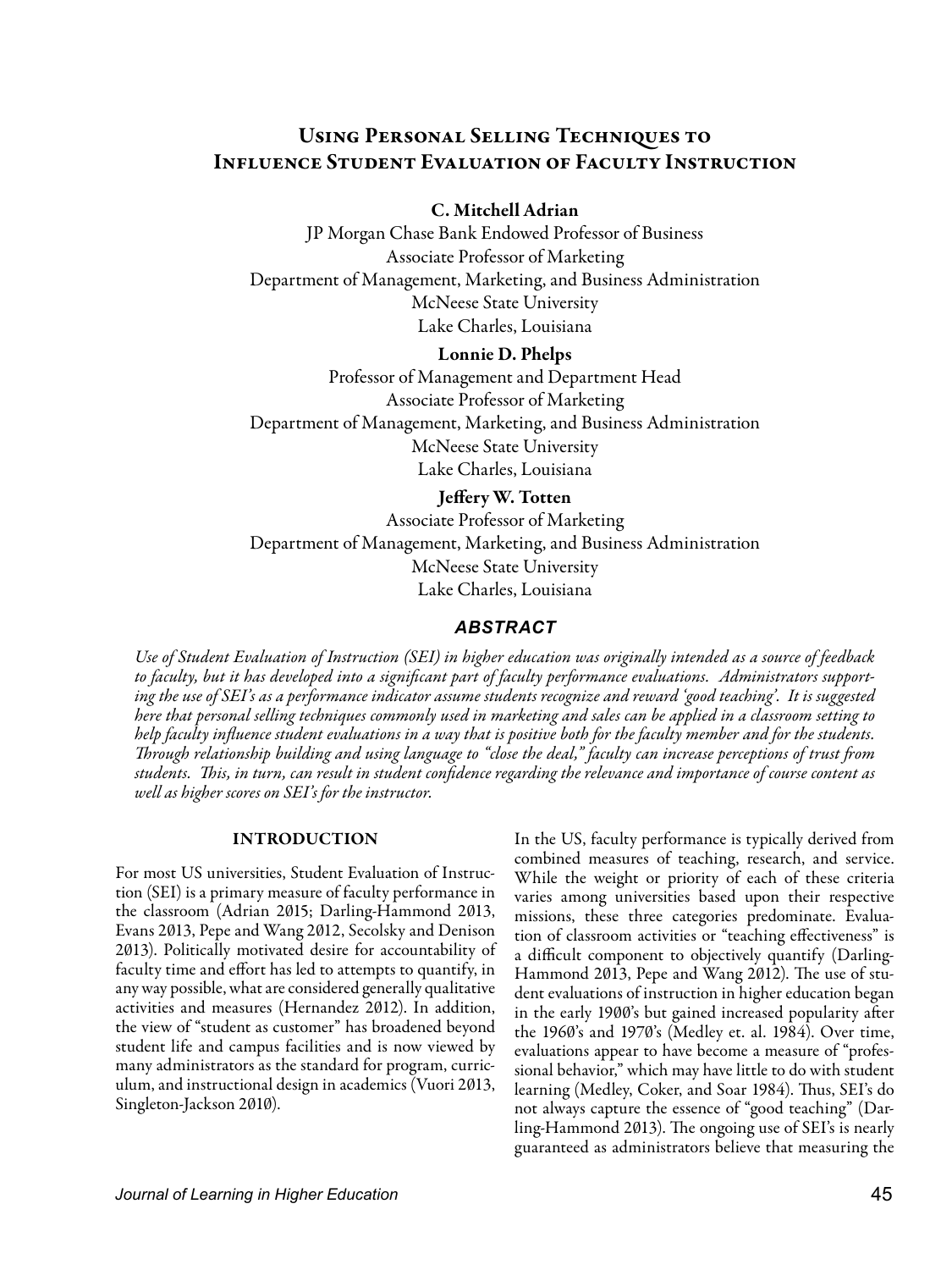student experience is of competitive importance in higher education (Webber, Lynch, and Oluku 2013). The idea that faculty should be evaluated and held accountable has popular political support which further solidifies the use of student evaluations (Meyer and Rowan 1977).

### **EVALUATION OF PERFORMANCE: THEORIES FROM MANAGEMENT AND HR**

Management and HR theory indicates a number of recommended procedures and concepts that are typically not implemented regarding the use of SEI's. Fundamental components of performance evaluation should specify: 1) what are standards of performance, 2) who will appraise the performance, and 3) how will performance be evaluated (Bohlander & Snell 2010).

In the work world, it is widely recognized that it is management's responsibility to define work behaviors and expected outcomes to direct the work of employees. Workers best know what to do when they know what is expected of them (Kim 1984), and it has been shown that specificity of goals increases performance (Latham & Baldes, 1975; Locke, Cartledge & Knerr, 1970). Samples of questions from SEI's reveal a wide range of expectations, from the very specific to the very nonspecific. For illustration, the author has listed a few sample SEI questions from multiple universities. They are categorized here according to whether they 1) provide specific information/expectation s for the faculty member, 2) are subject to interpretation by the faculty member, and 3) are nonspecific in nature.

- **Specific** 
	- The instructor covered material consistent with the stated objectives of the course.
	- The instructor made it clear how my grade in this course would be determined.
- ▶ Subject to Interpretation
	- The instructor organized the course in a logical manner.
	- The instructor's communication skills were clear and effective.
- ▶ Nonspecific
	- The instructor is a good teacher.
	- How satisfied were you with this course?

Thus, faculty may adjust their classroom activities and behaviors to attempt to achieve higher SEI scores, but in many cases it is up to interpretation by the faculty member as to what behavior will achieve the desired result. For example, how should one behave in order to improve student satisfaction with the course? There is also the issue of "criterion contamination" in which faculty are being measured against factors that are outside of the faculty member's control (Bohlander & Snell 2010).

# **Who Appraises Performance?**

What may be the most egregious error regarding student evaluations of faculty is the fact that students have not been trained in the process of faculty evaluation. Training those who appraise performance is considered crucial to an effective performance evaluation process (Bohlander & Snell 2010). Training appraisers should begin with an explanation of expectations of performance and a review and discussion of each of the performance dimensions to be measured. Training will usually include helping raters gain an understanding of the meaning of each measurement item and will allow raters the opportunity to better standardize their measurement expectations. Without rater training, the possibility of rater error increases and can include Error of Central Tendency, Leniency or Strictness Errors, Recency Error, and Contrast Error ((Bohlander & Snell 2010). As a result, SEI's in any given course for any given faculty member can have a high degree of variability, thus creating potential problems with measurement reliability.

# **STUDENT/FACULTY RELATIONS**

In general, faculty members tend to assume that SEI's bear a correlation to course GPA, with the expectation that a more rigorous course results in lower SEI's and higher grades equating to higher SEI's. As a former university administrator, the author suspects there is only limited truth to these assumptions but it is also recognized that the interpretation of "difficult" or "rigorous" varies by student and by faculty member. In this author's experience, "required" courses tend to show lower SEI scores than elective courses, regardless of the professor. This may be attributable to the fact that required courses contain a greater percentage of students who are not majoring in the subject as compared to electives. Thus, the perception of "enjoyment" of the course varies with more students "not enjoying" the required course and thus indicating a greater amount of negative feedback. This relationship suggests that SEI's are less a measure of student learning and more a measure of student "liking."

Based on this experience, it is proposed that faculty/student relationships in the academic environment can be viewed much like relationships in the sales environment, whereby faculty are "selling" to students the belief that the information and expertise provided by the faculty member has value to the student. If students respect the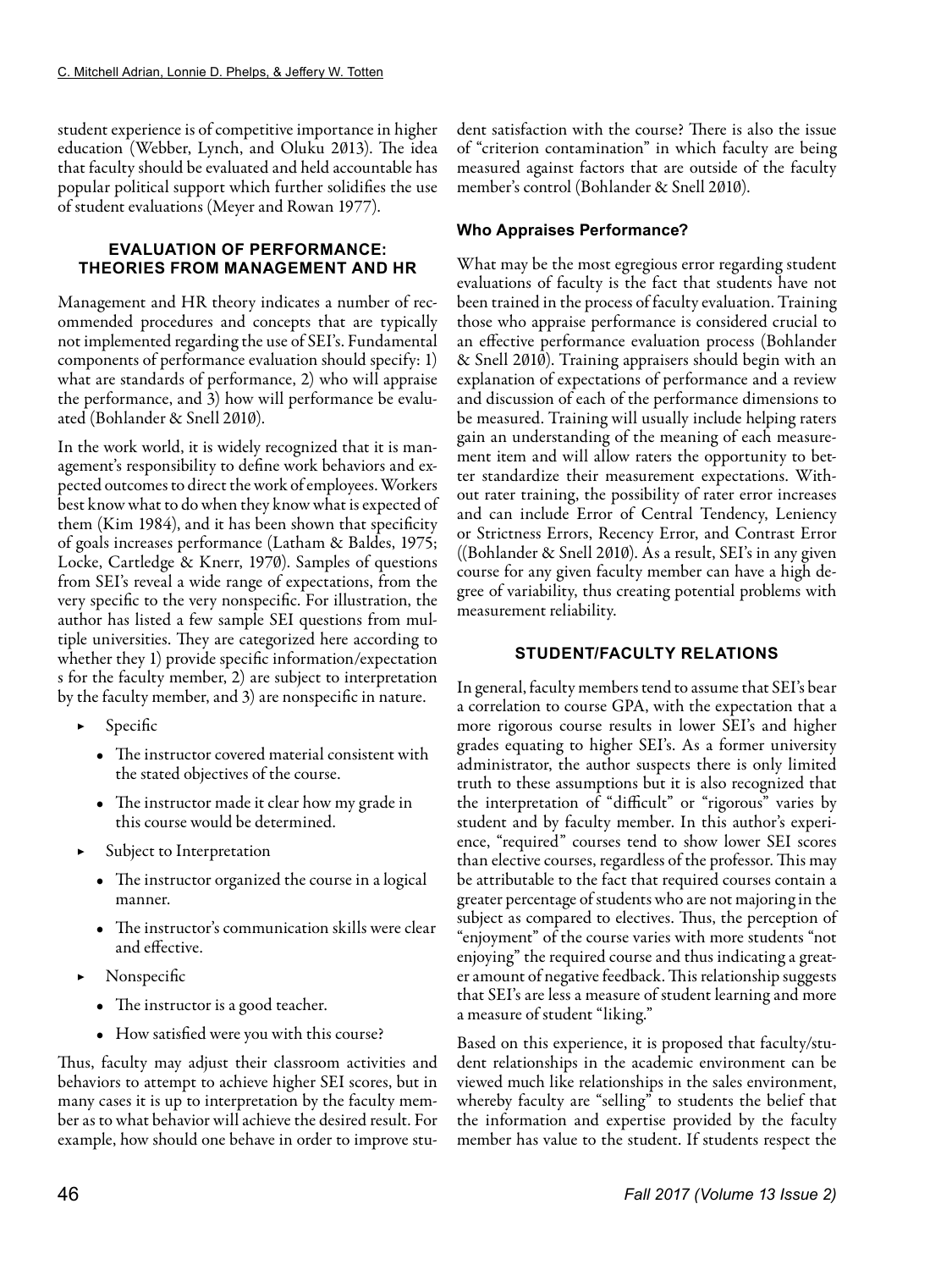faculty member as a professional and perceive course activities as being in their best interest, the perception of "enjoyment" of the course is likely to increase. Please note, the author does not believe in the concept of the student as customer in the academic setting. Rather, it is assumed that employers, or the society into which the student will graduate are the customer and student is both the product and the primary builder of that product. However, it is expected that faculty members who "tell the best stories" and build professional relationships with students are usually rewarded with higher SEI scores from students.

#### **Building Meaningful Relationships**

"The value of satisfied customers is so high that it makes good business sense to build the strongest possible relationships" (Castleberry & Tanner, 2014, p. 343).

Experts in marketing recognize that building relationships with clients is an important tool for maintaining and improving sales, especially over the long-term (Abeysekera and Wickramasinghe 2013, Marshal, Moncrief, Rudd, and Lee 2012). Communicating with clients, building trust with clients and maintaining a strong rapport are all seen as important factors in a strong sales relationship (Drollinger and Comer 2013). Likewise, faculty members engage, to some degree, in "relational partnerships" with their students. Faculty and students build relationships as the professor offers guidance to the students regarding course learning objectives, career guidance and general advice. "When both partners feel safe and stable in the relationship, open and honest communication takes place" (Castleberry & Tanner, 2014, p. 346). A study by Pepe and Wang (2012) found that students assign higher evaluation scores to instructors they perceive as organized and who can clearly communicate content. This may indicate that students gain respect for faculty who can present material well and "relate" to students on a professional level.

Developing relational partnerships with students involves mutual trust, which is based on "dependability, competence, customer orientation, honesty, and likability" (Castleberry & Tanner, 2014, p. 354). As the professor does his/her best to teach the students, the students will hopefully put more trust in the professor and this will deepen the relationship. As students realize that the professor has their best interests involved they will trust the professor more. Like a professional salesperson, the professor needs to remember "if you have done your job well and you have a product [insights and knowledge] that the buyer truly needs, then you deserve" the commitment from the customer (Castleberry & Tanner, 2014, p. 286.

Thus, relationship building may also be important to developing higher SEI scores. In a study by Palmatier, Jarvis, Bechkoff, and Kardes (2009), findings suggest that relationship building creates a sense of gratitude that drives gratitude-related reciprocal behaviors. Therefore, it is expected that faculty members who communicate well and build a rapport with students will gain a degree of student trust and in turn the students present a reciprocal gratitude through higher SEI scores.

#### **Obtaining Student Commitment**

While relationship building and trust are key ingredients for influencing student perceptions we learn from marketing research that this may not be enough. It is still up to the faculty member to "close the deal" regarding evaluations. Just as the sales person will directly ask the customer to purchase a product, the faculty member should be able to ask for high evaluation scores. In many ways, this relates back to the concept of commitment on the part of the student. As mentioned before, when students realize that their professor has their best interests involved, the level of trust tends to increase. As this relationship is built, the professor is gaining commitment repeatedly from the student: day by day, assignment by assignment; advising session by advising session, etc. (Castleberry & Tanner, 2014, p. 284). "Obtaining commitment is also important in moving the [student-professor partnership] through the relationship process" (Castleberry & Tanner, 2014, p. 285). The professor needs to have a positive attitude with each student interaction and let the student set the pace of the development process.

#### **IMPROVING SEI RESULTS: A THREE STEP PROCESS**

#### **Do the actions measured by the instrument**

When SEI's are an important part of overall performance measures, faculty members search for ways to improve SEI's not just for intrinsic satisfaction but also for the extrinsic purpose of high evaluation scores. Of course the first suggestion for improving SEI's is to live up to the expectations of the questions on the evaluation instrument. For example, a question from one university SEI states "Does the instructor return graded items within two weeks after they are submitted?" Therefore if an instructor wants a higher SEI score, he/she should always return graded items within two weeks after they are collected. Unfortunately two problems still remain. First, in a specific question as stated above, the author has noticed a wide range of student responses even when all graded materials are returned by the next class meeting (see discussion on training the raters). Similarly, one significant problem for faculty attempting to adjust their performance to suit the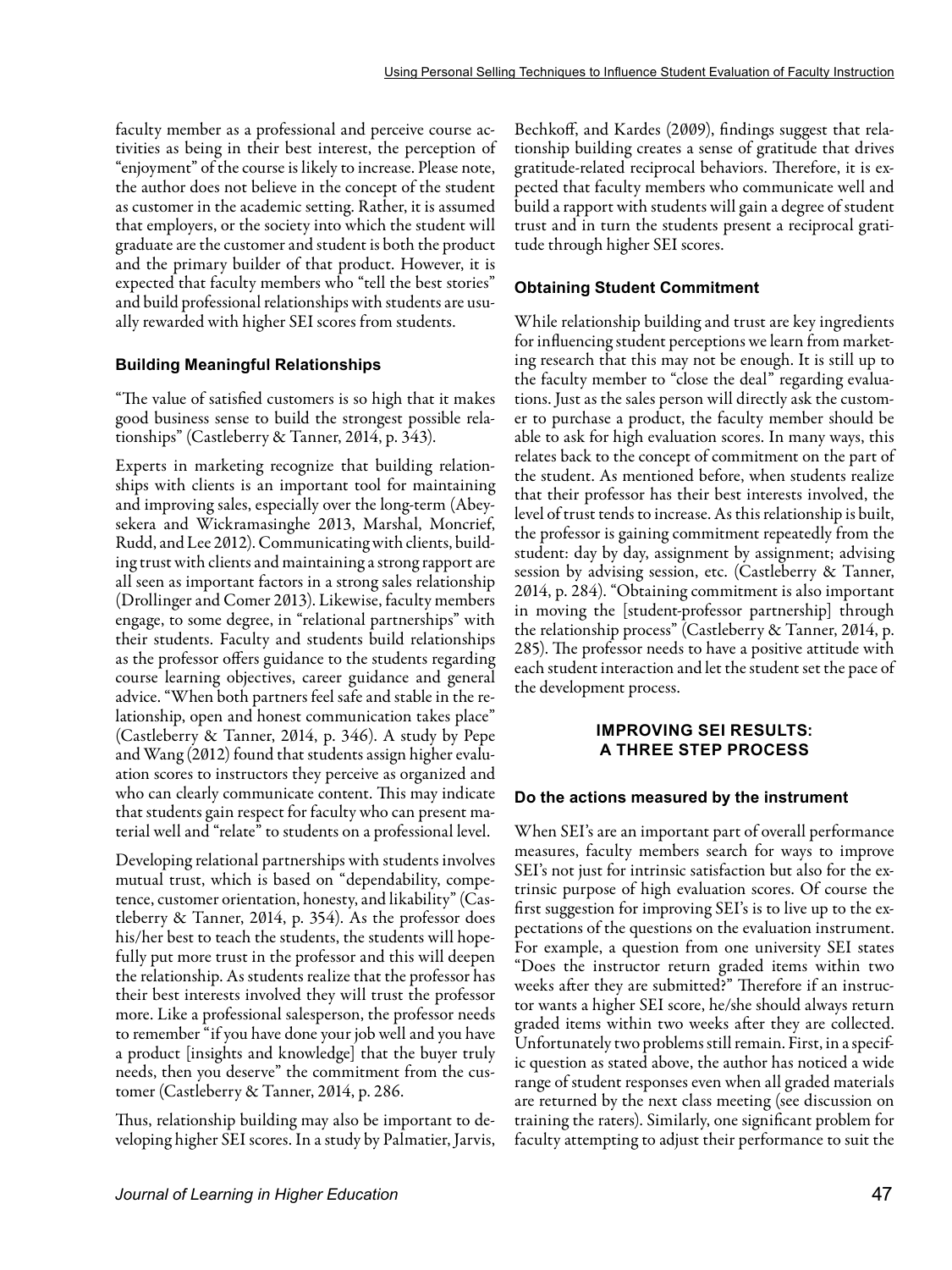evaluation instrument is that some (or many) questions on the instrument are non-specific regarding faculty actions. For example, the question of "rate the professor overall." Such questions tend to have a high degree of multi-colinearity within the instrument and there is a lack of understanding by the faculty member as to what actions to take in order to improve upon this score.

# **Form Professional Relationships**

'Trust in the salesperson is one of the primary antecedents of customer satisfaction' (Campbell, Davis, and Skinner 2006). In a sales relationship, building and managing a rapport with customers is fundamental in helping move through various phases of early exploration of the relationship, customer objections, and potential conflicts. In addition, when it is time to "close the deal," trust and rapport help to build a relationship that allows both parties to more comfortably discuss terms and expectations with less dissonance or stress (Campbell, et. al. 2006, Davies, Ryals, and Holt 2010). When faculty members build a rapport with students they increase trust. Students trust they will receive fair treatment. They trust the professor is an expert and that proper and sufficient information will be provided for the student. Students trust that the activities and assignments in the course are done in the best interest of the student and students trust that the successful completion of the course will have them properly prepared to succeed in future courses and their future profession.

# **Close the deal**

Marketers recognize the importance of asking for the sale, or what is typically referred to as 'closing the deal'. It is recognized that a good closing statement is important to encouraging the customer to become a buyer (DeGennaro 2014). The concept of 'closing the sale' is to obtain a purchasing agreement from the prospective buyer (Prus 1988). Seven general 'closing' strategies are recognized in sales (Prus 1988). Of those, the strategy of 'Closing by Inquiry' may be most appropriate for use by faculty in a classroom setting. This technique simply requires the sales person to ask for the sale (Prus 1988), or in this case, for the faculty member to inform the students of a desired outcome – high SEI scores. It is recommended that at the beginning of the semester, faculty simply ask students for maximum scores on the SEI. Faculty should show a willingness to work with students regarding the concept of earning those high scores, but it should be clear that faculty want high SEI scores. Informing students of faculty desires for high SEI scores provides clarity for students and demonstrate that faculty members consider the results as important and meaningful.

# **TESTING ASSUMPTIONS**

This is an exploratory attempt at learning more about how faculty actions in the classroom affect student perceptions of faculty performance and ultimately SEI scores. Interventions using sales techniques were applied and results were compared against the previous semester.

# **First Semester: No intervention**

For the control group, the lead author conducted classes (three different courses with approximately 30 students per course) over the semester term and followed the customary university procedures for administering SEI's. Evaluations were presented to students, unannounced, by a graduate student who would first enter the class while the faculty member was not present. Results from this semester are categorized as "no intervention." Course material was covered using the author's regular efforts to work with students and to effectively teach course content.

# **Second Semester–Intervention: Ask for high scores**

Given the lead author's expectations of how to influence SEI's, it was decided to experiment in the author's courses to determine if simple actions could lead to a better classroom experience for the students and higher SEI's for the faculty member. While this is not a true scientific study (there are not real controls in that even with a single faculty member and identical subject matter we cannot ensure that teaching behaviors are identical across courses or semesters), it is still of interest to faculty as there seems to be common interests in improving student evaluations.

For the second semester, the author presented course material with a focus on a relationship building style of teaching and added an intervention specific to SEI's. In the opinion of the lead author, the "teaching" methods used during this intervention differed little from a typical semester, but in this case the author was aware and focused on the concept of building professional relationships with students. As a standard practice, the author uses lecture techniques that include eye contact with students, acknowledging students by name, open discussion in the classroom, and an open-door office policy.

To "close the deal," this semester included a request for high SEI scores. During the first day of class, while introducing the syllabus, the author informed students of a desire for maximum SEI scores (all 5's), and that the author intended to work to attain those scores. Then, the week before administering SEI's, the author again reminded students of desire of a maximum scores (all 5's) and that their scoring was a significant portion of the overall fac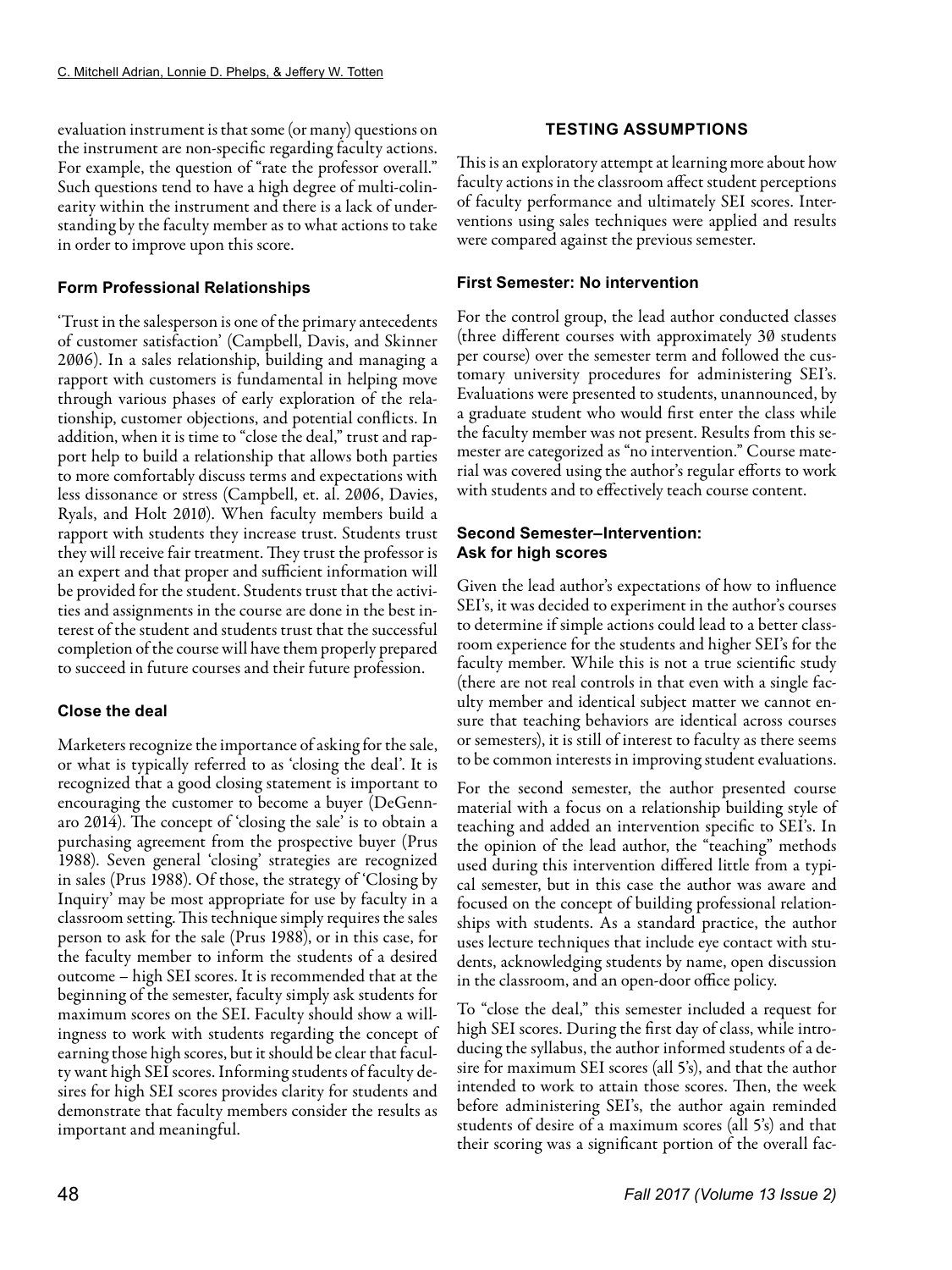ulty performance evaluation. SEI's were administered the next week through the standard process – by a graduate student while the faculty member was not present.

#### **RESULTS**

Results of average SEI scores over the two semesters showed improvements from the intervention. The combined SEI's with no intervention (three undergraduate courses) was 4.48. The combined average with the intervention (three undergraduate courses) was 4.90. A list of questions and breakdown by item and intervention are provided in Table 1.

A Kruskal-Wallis non-parametric test was used to compare summary averages. Results were not significant but are perhaps still meaningful. Given that SEI's are often a major component of faculty performance evaluation scores, actions that increase scores by .42 points may have noticeable results on overall performance scores, and thus be of practical value to instructors. These small samples do not allow conclusive results but do raise the question regarding effective methods for influencing SEI's.

# **CONCLUSIONS AND LIMITATIONS**

There are many limitations to the findings and presumptions of this report. Most notably there are very few sam-

ples and there are no controls between course offerings. Even when the same course was offered over multiple semesters using the same books, lecture notes, tests, etc., this does not guarantee an equal performance by the instructor. Much of the assumptions made are anecdotal and result from the experience of the faculty member involved.

Despite the many limitations of a very non-scientific experiment, the implications are noteworthy. When SEI's are a significant component of faculty evaluations, there is a strong incentive for faculty members to find ways to improve SEI scores. Unfortunately, simply teaching classes well does not guarantee correspondingly high SEI scores. Despite the lack of statistical support, improving SEI scores by a half point may have enough impact on a faculty member's overall evaluation to motivate a change in that instructor's classroom behavior. Relationship building creates trust. If relationship building between faculty and students is key to improving SEI's, then the process of relationship building and maintaining a rapport with students will increase trust and respect between students and faculty and greatly benefit students both during and after their educational process. Once a good rapport is achieved, 'closing the deal' by asking for good scores simply furthers the relationship.

Is it ethical? First, all relationships must be professional and are not to be considered 'after hours' or 'personal'

| <b>TABLE</b><br><b>AVERAGE SEI SCORES:</b><br>ALL SCORES SHOW AVERAGE RESULTS ACROSS THREE COURSES |                 |              |
|----------------------------------------------------------------------------------------------------|-----------------|--------------|
| Item                                                                                               | <b>No INTER</b> | <b>INTER</b> |
| The instructor organized the course in a logical and effective fashion                             | 4.36            | 4.87         |
| The instructor provided pertinent feedback on graded tests and assignments                         | 4.49            | 4.83         |
| The instructor's communication skills were clear and effective.                                    | 4.33            | 4.87         |
| The instructor covered material consistent with the state objectives of the course.                | 4.67            | 4.92         |
| My rating of this instructor to other students.                                                    | 4.26            | 4.89         |
| The instructor provided course materials in a timely manner                                        | 4.59            | 4.88         |
| The instructor graded and retuned tests within two weeks                                           | 4.81            | 4.92         |
| The instruct made it clear how my grade in the course would be determined                          | 4.69            | 4.94         |
| The instructor applied grading standards consistently for student to student                       | 4.47            | 4.96         |
| The instructor was willing to provide extra help as needed                                         | 4.20            | 4.91         |
| The instructor allowed/encouraged relevant questions or comments                                   | 4.67            | 4.96         |
| The instructor was well prepared                                                                   | 4.59            | 4.96         |
| The instructor stayed on the subject                                                               | 4.63            | 4.90         |
| The instructor is a good teacher                                                                   | 4.27            | 4.92         |
| <b>Summary Averages</b>                                                                            | 4.48            | 4.90         |